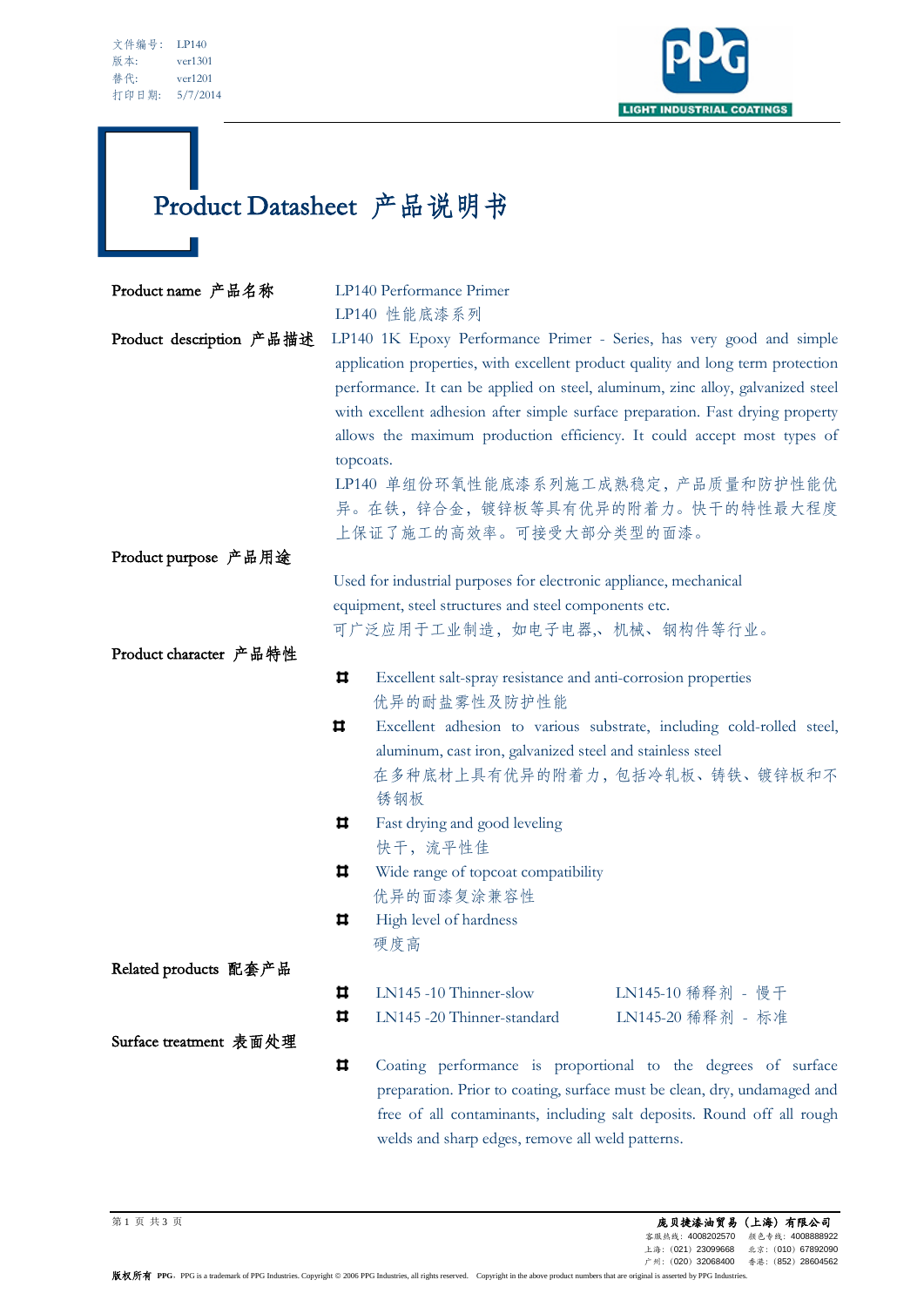| 文件编号: | LP140    |
|-------|----------|
| 版本:   | ver1301  |
| 替代:   | ver1201  |
| 打印日期: | 5/7/2014 |



 涂层的最终性能与表面处理的程度成正比。表面必须清洁、干燥、 无任何污染物,包括盐分等。对所有锐边和焊缝进行倒圆,打磨 除去焊接飞溅物。

- Wipe off grease and dust.  $\blacksquare$ 
	- 除油除尘。
- Ħ. Steel: New, without pits or depressions, blast SSPC-SP6 (Sa2). Previously painted or pitted steel, blast SSPC-SP10 (Sa2.5). For mild exposures, power toll clean SSPC-SP3/11 (St3) is acceptable. Blast to achieve 25-50 microns. Apply the primer as soon as possible to prevent the flash rusting on blasted and clean steel surface.

钢材:新,无麻坑或压痕,喷砂处理达 SSPC-SP6(Sa2);生锈和 有麻坑的表面,喷砂处理达到 SSPC-SP10(Sa2.5);对于轻度腐蚀 环境,可用动力工具清洁至 SSPC-SP3 和 SSPC-SP11 或 St3 标准。 喷砂后表面粗糙度范围建议在 25~50 微米。处理好的清洁表面要 尽快施工底漆以防止出现闪锈。

## Application process 施工流程

| Application methods                                | Conventional spray         |
|----------------------------------------------------|----------------------------|
| 施工方法                                               | 手工喷涂                       |
| Thinner 稀释剂                                        | LN145-20/LN145-10          |
| Thinning ratio 稀释比例                                | $30 \sim 80\%$             |
| Spraying viscosity(DIN4, 20°C)<br>喷涂粘度(涂 4 杯, 20℃) | $15 - 40s$                 |
| Spraying distance (cm)<br>喷涂距离 (cm/厘米)             | $15 - 20$                  |
| Spraying nozzle (mm)<br>喷涂口径 (毫米)                  | $1.6 \sim 1.8$             |
| Pressure 喷涂压力 (Mpa)                                | $0.4 \sim 0.6$             |
| Flash-off 层闪时间                                     | 5~10min/分钟                 |
| Flow time 流平时间                                     | $5min/\hat{}$ 钟            |
| Drying time 干燥时间                                   | Air dry 30 Min.<br>自干 30分钟 |

## Important notes 注意事项:

- Product should be mixed thoroughly once opened. Clean the residues inside container with thinner and mix them together in the mixing tank to allow homogenous mixing and avoid potential color variation caused by pigment settling. 涂料开罐后应充分搅拌均匀,罐底残漆应用稀释剂洗净一并混入调漆缸中,以防颜料沉底引起的色差。
- $\sharp$  Filter thinner with 200 mesh strainer before use to remove any impurity or dirt in the product. 稀释剂使用前须用 200 目铜网过滤,以除去可能混入的杂质。
- After thinning, use 120 mesh strainer for filtration before spraying. 涂料开稀后,用120目铜网过滤,然后使用。